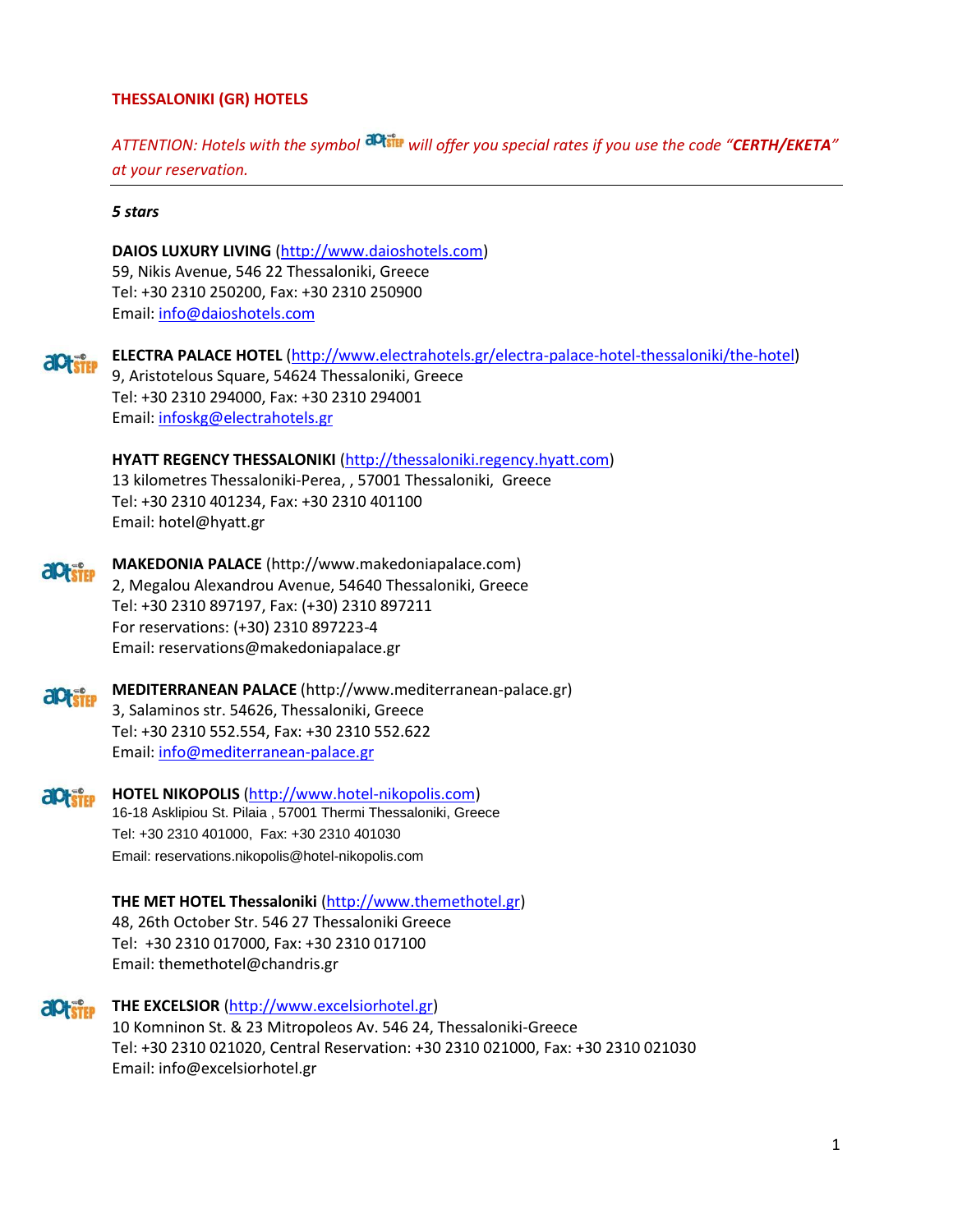# **THE BRISTOL HOTEL** [\(http://www.bristol.gr\)](http://www.bristol.gr/)

2, Oplopiou & Katouni str, 546 25 Thessaloniki, Greece Tel: +30 2310 506500, Fax: +30 2310 515777 Email: bristol@bristol.gr

### *4 stars*

### **ANDROMEDA HOTEL** [\(http://www.andromeda-hotel.gr\)](http://www.andromeda-hotel.gr/)

Komnenon 5 & Kalapothaki, Aristotelous Square, 54624 Thessaloniki, Greece Tel:+30 2310 254750, Fax.: +30 2310 267330 Email: info@andromeda-hotel.gr

# **CITY HOTEL** [\(http://www.cityhotel.gr\)](http://www.cityhotel.gr/)

11 Komninon Str., 546 24 Thessaloniki, Greece Tel: +30 2310 269421, Fax: +30 2310 274358 Email: [info@cityhotel.gr](mailto:info@cityhotel.gr)

### **ZALIKI HOTEL** [\(http://www.zalikihotel.gr\)](http://www.zalikihotel.gr/)

6 Gr. Zaliki St., 54623 Thessaloniki, Greece Tel: +30 2310 226400, Fax: +30 2310 226402 Email: [info@zalikihotel.gr](mailto:info@zalikihotel.gr)

### **MINERVA PREMIER HOTEL** [\(http://www.minervapremier.gr\)](http://www.minervapremier.gr/)

44 Egnatias & 12 Sigrou corner, 54623 Thessaloniki, Greece Tel: +30 2310 566440, Fax: +30 2310 550684 Email: info@minervapremier.gr

### *3 stars*

# **ABC HOTEL** [\(http://www.hotelabc.gr\)](http://www.hotelabc.gr/) Aggelaki 41, 54621Thessaloniki, Greece Tel..: + 30 2310 265421, Fax: + 30 2310 276542 E-mail: info@hotelabc.gr

**LE PALACE HOTEL** (http://www.lepalace.gr) 12 Tsimiski Street, 54624 Thessaloniki, Greece Tel: + 30 2310 257400, Fax: + 30 2310 256589 E-mail: [info@lepalace.gr](mailto:info@lepalace.gr)

> **LUXEBGOURG HOTEL** [\(http://www.hotelluxembourg.gr\)](http://www.hotelluxembourg.gr/) 6 Komninon str., 54624 Thessaloniki , Greece Tel:+30 2310 252600, Fax:+30 2310 252605 Email: [info@hotelluxembourg.gr](mailto:info@hotelluxembourg.gr)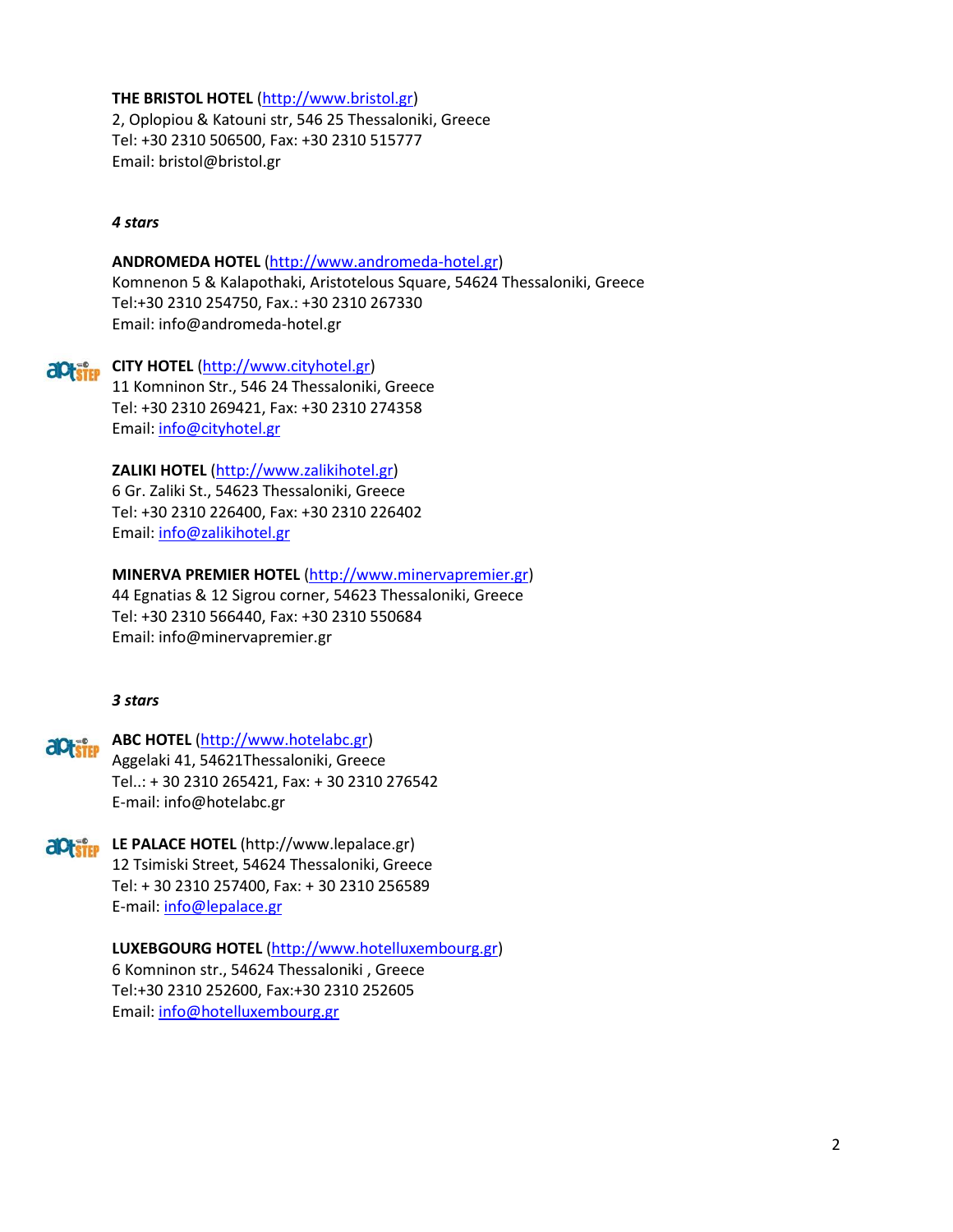### **RESTAURANTS in THESSALONIKI (GR)**

### **ARISTOTELOUS OUZERI** (http://ouzeri-aristotelous.blogspot.gr)

8 Aristotelous square, Thessaloniki Tel: 30 2310 230762 Opening Hours: Monday-Saturday 12:00-24:00, Sunday 12:00-19:00

**AGORA OUZERI** (http://www.ouzeriagora.gr) 5 Kapodistriou str. & I. Dragoumi strt., Thessaloniki, Τel: +30 2310 532428 Email: [info@ouzeriagora.gr](mailto:info@ouzeriagora.gr) Opening Hours: 11:00-01:00

**ERGON** (http://www.ergonproducts.gr) 3-5 I. Kouskoura str., 54622 Thessaloniki Tel: +30 2310 284224, Fax: +30 2310 223560 Opening Hours: 09:00-01:00

### **ERMIS**

4 Rogoti str., Thessaloniki Tel: +30 2310 224962 Opening Hours: Tuesday-Saturday 12:00-24:00, Sunday-Monday 12:00-20:00

### **PAPAROUNA** [\(http://www.paparouna.com\)](http://www.paparouna.com/)

4 Paggaiou str. & Doksis str. (Ladadika), Thessaloniki Tel: +30 2310 510852 Opening Hours: 13:00-01:00

#### **KOURDISTO GOUROUNI** (http://www.kourdistogourouni.gr)

31 Ag. Sofias str., 54623 Thessaloniki Tel: +30 2310 274672, +30 2310 287395 Fax: +30 2310 269247 Opening Hours: 12:00-01:00

### **DIAGONIOS**

13 Stratigou Kalari str., Thessaloniki Tel: +30 2310 260958 Opening Hours: Monday-Friday 13:00-18:00, 20:00-24:00

### **ZYTHOS** [\(http://www.zithos.gr\)](http://www.zithos.gr/)

7 Tsirogianni str., Leukos Pirgos, Thessaloniki Tel: +30 2310 279010 Email: zithos@zithos.gr Opening Hours: 10:00-02:00

**THE "B"** (http://www.brestaurant.gr) Thessaloniki Byzantine Museum, 2 3rd Septembriou str., Thessaloniki Tel: +30 2310 869695 Opening Hours: Tuesday-Saturday 10:00-24:00, Sunday 10:00-18:00